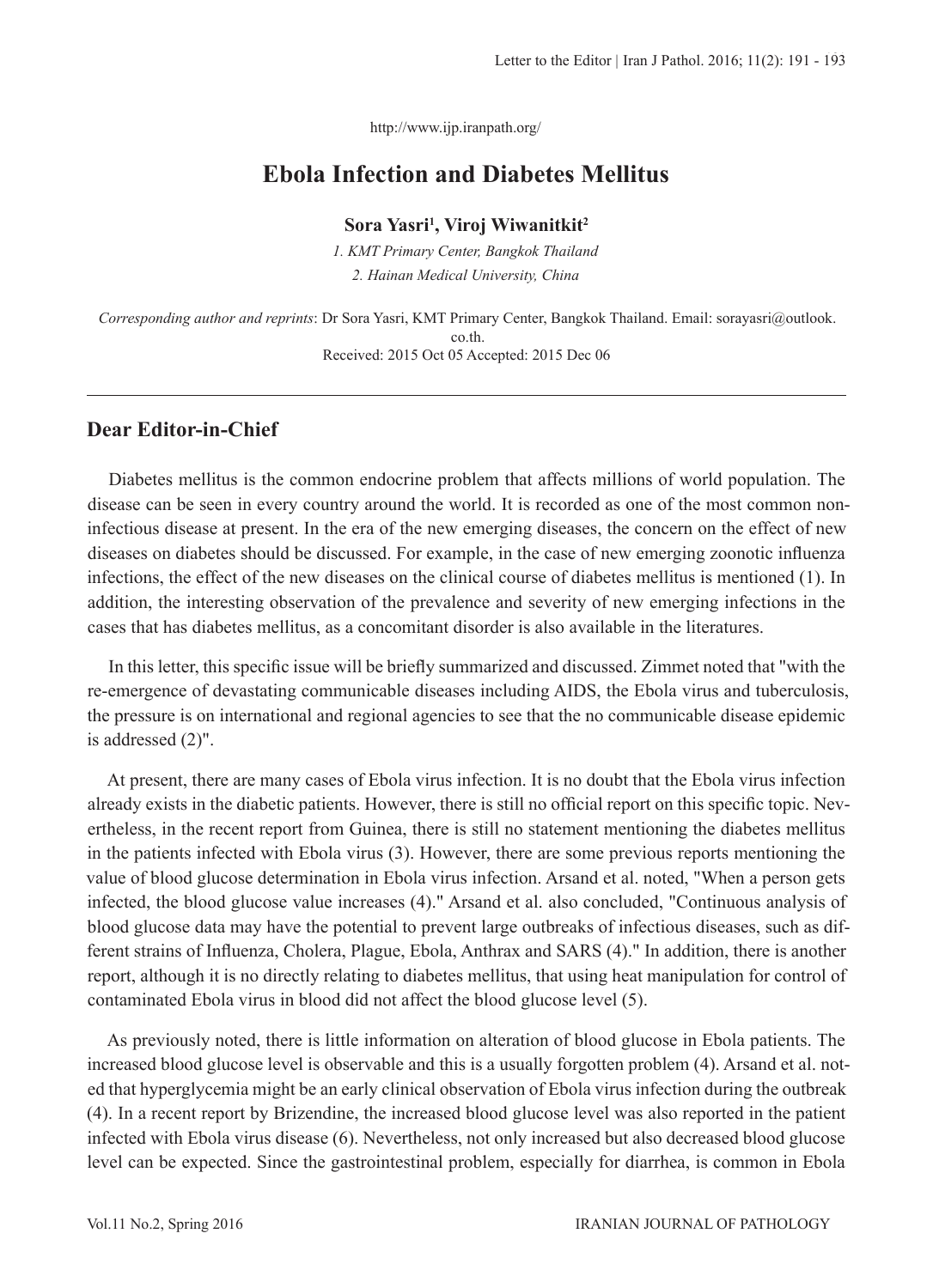#### 192 **Ebola Infection and Diabetes Mellitus**

virus disease, the decreased blood glucose level can be expected. Blood glucose monitoring is important in management of patients with possible dehydration (7). The point-of-care testing blood glucose monitoring could be useful tool for monitoring purpose (7). The importance of maintain normal glucose level in outcome of the patients with Ebola virus disease should be mentioned since the extreme fluctuation of blood glucose level can be the serious comorbid condition that superimpose the critically ill condition of the patients. Since there is still no complete information, it is needed to perform a study to assess the prevalence of diabetes among the patients infected with Ebola virus infection. Additional study on the severity and clinical course of Ebola virus infection in such cases should also be investigated. These data is helpful for summarization on the unknown relationship. Nevertheless, it is generally recommended that a patient with diabetes mellitus might have a high vulnerability to the infection. These patients should be especially cared and prevented for the infection.

It is very interesting to see the connection between Ebola infection and diabetes mellitus. However, at present, there are no data to convince its relation. Hence, it is not possible to establish the direct relation of Ebola infection and diabetes until the detailed analysis. After going through the present article "Ebola infection and diabetes mellitus-short information", the authors would like to raise the following concerns [a]. Study to assess the prevalence of diabetes among patients infected with Ebola [b]. Severity and clinical course of Ebola infection in diabetics, and [c]. Is there high vulnerability for diabetics to Ebola? Regarding [a] the possible method is to look for Ebola seropositivity among diabetics. The screening will be expensive and is not going to help anybody. Regarding [b]&[c] it may be noted that defense mechanism of body to infection tend to fall when FBS exceed 210 mg% and hence blood sugar estimation is recommended whenever we are dealing with an infection especially when the incubation period of the disease is smaller as in Ebola. Besides these aspects, there is another question to be answered- Is there definite interaction between diabetes and Ebola? It is still the myth that "do both these situations worsen each other?" Such mutual worsening occurs when there is sharing and synergism of pathophysiology like elevation of cytokines like IL-6.

In conclusion, Ebola infection is a major public health problem, which needs more investigation about the prevention and control of the disease, as well as the diagnosis and treatment of the disease. The relationship between Ebola and diabetes is a forgotten topic and there is need to focus on this question.

### **References**

1. Wiwanitkit V. Diabetes mellitus as an important identified personal illness in death cases due to swine flu: an observation. Prim Care Diabetes 2009 Aug; 3(3):201.

2. Zimmet P. Globalization, coca-colonization and the chronic disease epidemic: can the Doomsday scenario be averted? J Intern Med 2000 Mar; 247(3):301-10.

3. Baize S, Pannetier D, Oestereich L, Rieger T, Koivogui L, Magassouba N, et al. Emergence of Zaire Ebola virus disease in Guinea. N Engl J Med 2014;371(15):1418-25.

4. Arsand E, Walseth OA, Andersson N, Fernando R, Granberg O, Bellika JG, Hartvigsen G. Using blood glucose data as an indicator for epidemic disease outbreaks. Stud Health Technol Inform 2005; 116:217-22.